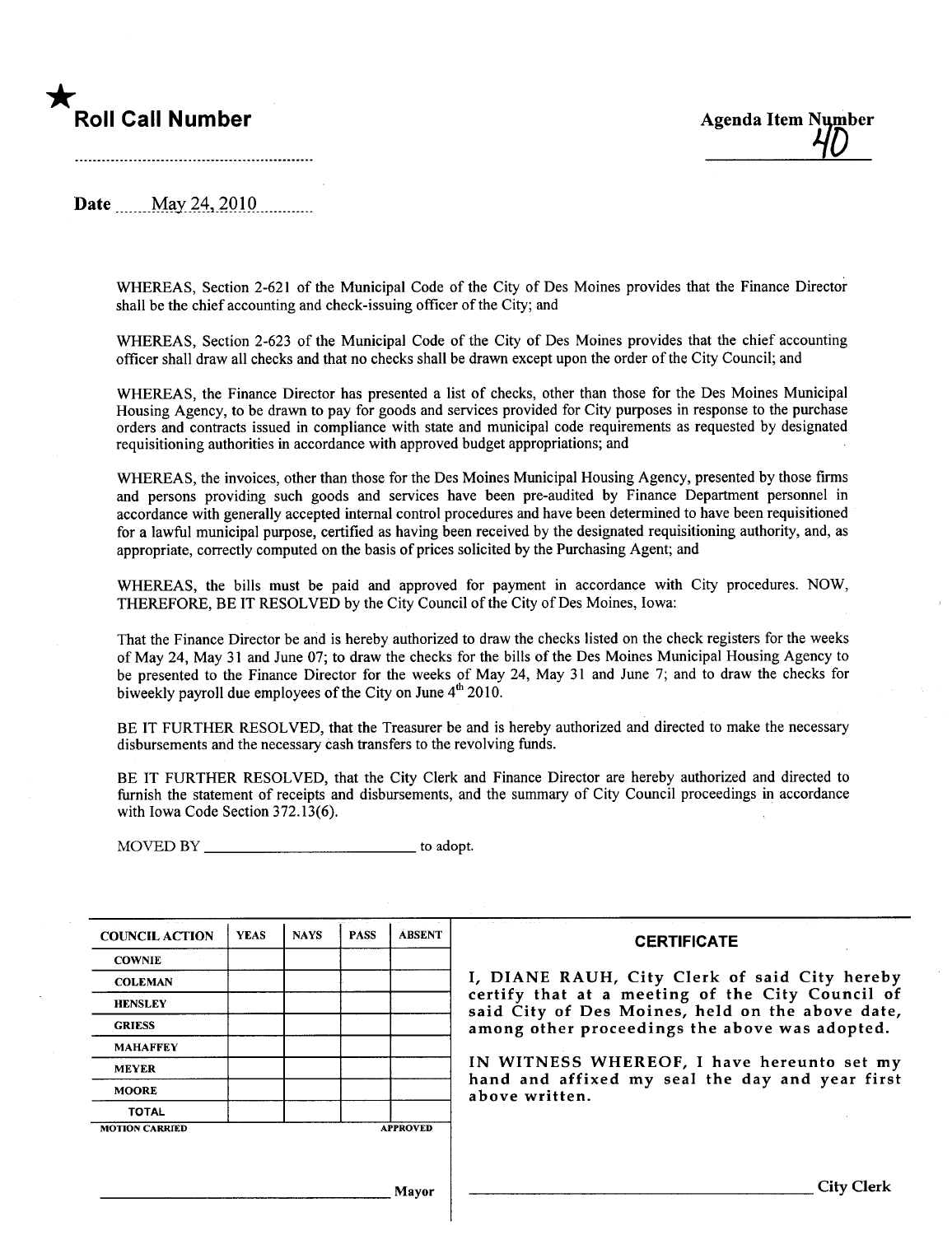#### DES MOINES ENGINERIG DEPARTMENT CONSTRUCTION CONTRACT PARTIAL PAYMENT REQUEST



## For Check Register of May 14, 2010 As approved by City Council on May 10, 2010 (Roll Call No. 10-)  $7^{3}$

 $\mathbf{r}$ 

 $\hat{\mathbf{n}}$ 

May 11,2010 Page No.1

The City Engineer has certified that the work performed associated with the following listed construction contract partial payments has been constructed in substantial compliance with the plans and specifications, and hereby requests that the Finance Department process payment to the following contractors:

| <b>Activity ID</b> | <b>Project Title</b>                                                      | Contractor                                                                                                                     | <b>Partial</b><br>Payment<br>No. | Partial<br>Payment<br><b>Amount</b> |
|--------------------|---------------------------------------------------------------------------|--------------------------------------------------------------------------------------------------------------------------------|----------------------------------|-------------------------------------|
| 06-2008-008        | High Street Realignment - 10th Street to 14th Street<br>- Phase 2         | Corell Contractor, Inc.<br>Grant S. Corell, President<br>1300 Lincoln Street<br>West Des Moines, IA 50265                      | 05                               | \$64,850.04                         |
|                    | RM-1945(736)--9D-77                                                       |                                                                                                                                |                                  |                                     |
| 06-2009-012        | S.E. 5th Street Resurfacing - E. County Line Road to<br>E. Army Post Road | Grimes Asphalt & Paving<br>Corp.<br>J M Yonker, President<br>12021 NW 54th Avenue<br>Grimes, IA 50111                          | 05                               | \$10,558.80                         |
|                    | ESL-1945(756)--7S-77                                                      |                                                                                                                                |                                  |                                     |
| 07-2009-003        | 2009 Sewer Lining Program                                                 | Insituform Technologies<br>USA, Inc.<br>J. Joseph Burgess, President<br>& CEO<br>17988 Edison Avenue<br>Chesterfield, MO 63005 | 12                               | \$49,761.00                         |
| 11-2010-004        | Blank Park Zoo Parking Lot Relighting                                     | Baker Electric, Inc.<br>Britt Baker, CEO<br>111 Jackson Avenue<br>Des Moines, IA 50315                                         | 01                               | \$47,870.50                         |
| Requested by:      |                                                                           | Funds available:                                                                                                               |                                  |                                     |
|                    |                                                                           |                                                                                                                                | c                                |                                     |

Jeb E. Brewer, P.E. Des Moines City Engineer

cc: City Clerk

 $\sim$ 

Allen McKinley Des Moines Finance Director

'10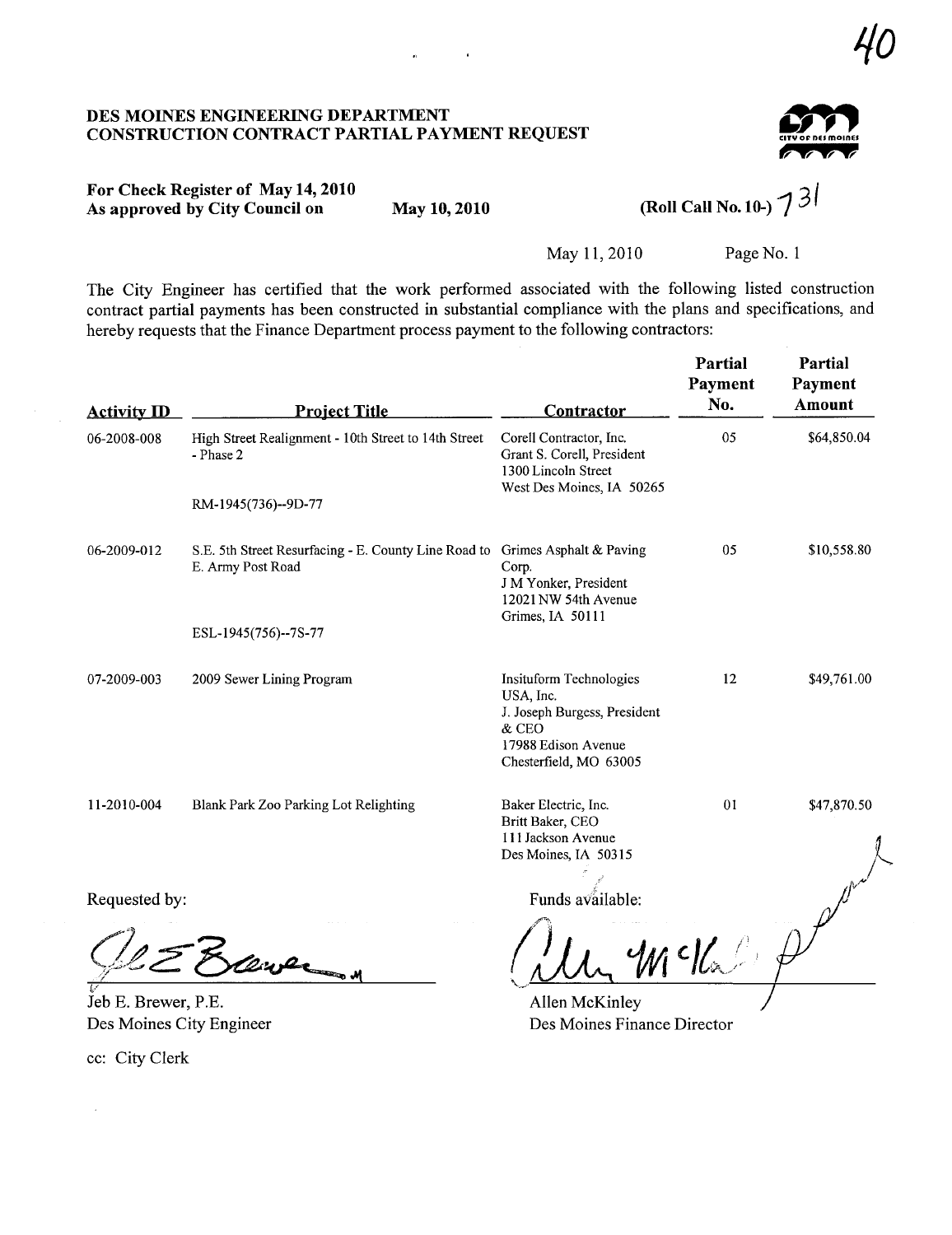### DES MOINS ENGINEERIG DEPARTMENT CONSTRUCTION CONTRACT PARTIAL PAYMENT REQUEST



40

### For Check Register of May 21,2010 As approved by City Council on May 10, 2010

(Roll Call No. 10-731)

May 18,2010 Page No.1

The City Engineer has certified that the work performed associated with the following listed construction contract partial payments has been constructed in substantial compliance with the plans and specifications, and hereby requests that the Finance Department process payment to the following contractors:

| <b>Activity ID</b> | <b>Project Title</b>                                                                        | Contractor                                                                                                        | Partial<br>Payment<br>No. | Partial<br>Payment<br>Amount |
|--------------------|---------------------------------------------------------------------------------------------|-------------------------------------------------------------------------------------------------------------------|---------------------------|------------------------------|
| 06-2007-010        | Riverpoint West Street Improvements<br>HUD B-06-MC-19-003 (Note A & B), RM-1945(712)--9D-77 | Sternquist Construction Inc.<br>Britt Sternquist, President<br>1110 N 14th Street<br>Indianola, IA 50125          | 07                        | \$127,099.31                 |
|                    |                                                                                             |                                                                                                                   |                           |                              |
| 06-2009-004        | E. 33rd Street & Easton Boulevard Intersection<br>Improvements                              | <b>Elder Corporation</b><br>Jared R. Elder II, President<br>5088 E. University Avenue<br>Des Moines, IA 50327     | 01                        | \$45,725.02                  |
|                    | CS-TSF-1945(739)--85-77                                                                     |                                                                                                                   |                           |                              |
|                    |                                                                                             |                                                                                                                   |                           |                              |
| 06-2009-007        | S.E. 6th Street Widening - E. Court Avenue to the<br>Des Moines River                       | Elder Corporation<br>Jared R. Elder II, President<br>5088 E. University Avenue<br>Des Moines, IA 50327            | 01                        | \$36,389.46                  |
| 06-2009-010        | Bell Avenue Paving - Druid Hill Drive East to Dead<br>End                                   | Sternquist Construction Inc.<br>Britt Sternquist, President<br>1110 N 14th Street<br>Indianola, IA 50125          | 05                        | \$12,189.21                  |
| 06-2009-022        | 2009 Expanded Street Resurfacing Program -<br>Contract 4                                    | Grimes Asphalt & Paving<br>Corp.<br>J M Yonker, President<br>12021 NW 54th Avenue<br>Grimes, IA 50111             | 02                        | \$26,242.01                  |
| 10-2009-003        | Armory Building Reroofing                                                                   | <b>Platinum Building Solutions</b><br>Inc.<br>Heath A. Evans, President<br>10658 Keck Road<br>St. Jacob, IL 62281 | 02                        | \$57,428.81                  |